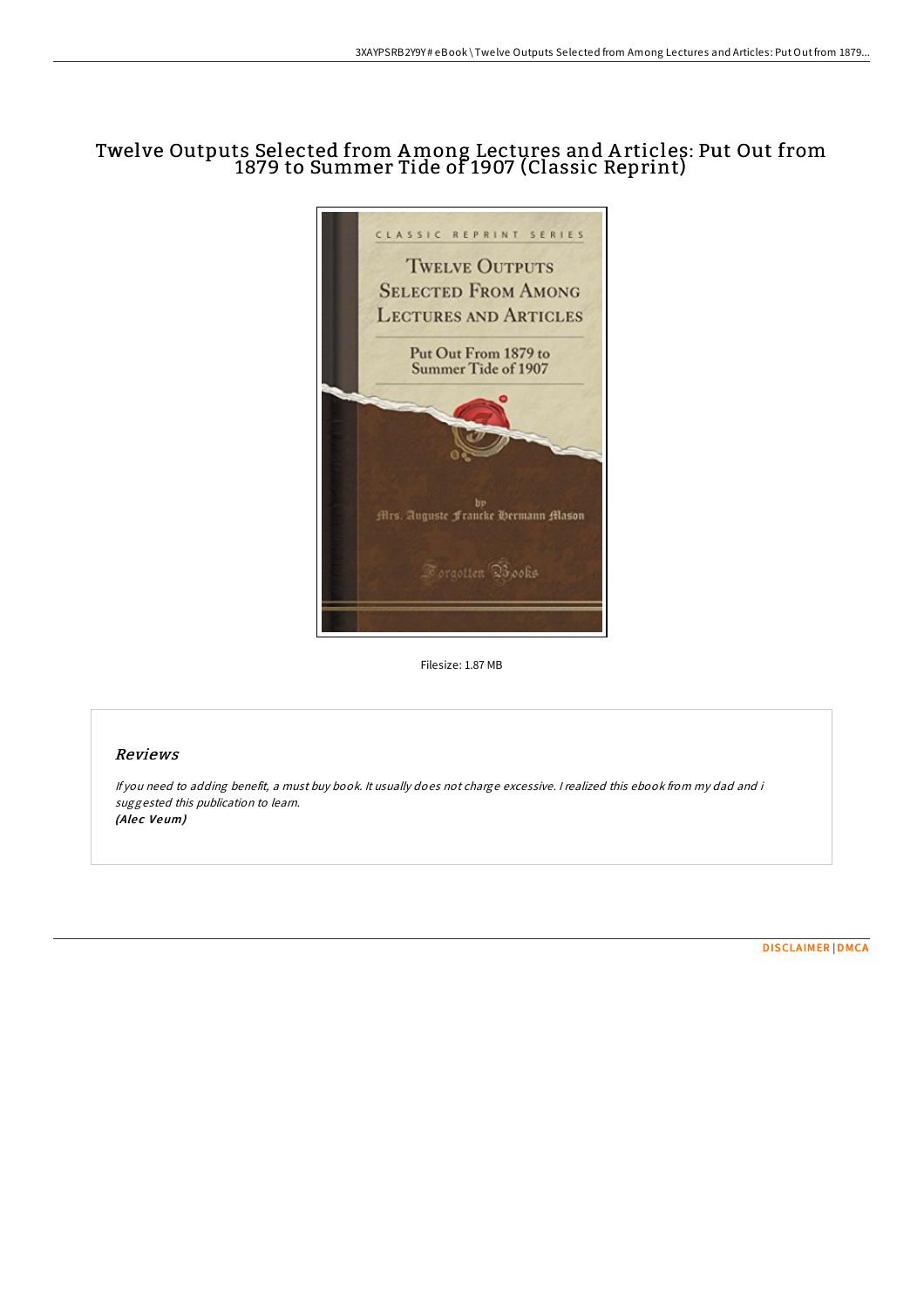## TWELVE OUTPUTS SELECTED FROM AMONG LECTURES AND ARTICLES: PUT OUT FROM 1879 TO SUMMER TIDE OF 1907 (CLASSIC REPRINT)



To read Twelve Outputs Selected from Among Lectures and Articles: Put Out from 1879 to Summer Tide of 1907 (Classic Reprint) PDF, remember to access the hyperlink listed below and download the document or get access to other information which are relevant to TWELVE OUTPUTS SELECTED FROM AMONG LECTURES AND ARTICLES: PUT OUT FROM 1879 TO SUMMER TIDE OF 1907 (CLASSIC REPRINT) ebook.

Forgotten Books, United States, 2015. Paperback. Book Condition: New. 229 x 152 mm. Language: English . Brand New Book \*\*\*\*\* Print on Demand \*\*\*\*\*.Excerpt from Twelve Outputs Selected From Among Lectures and Articles: Put Out From 1879 to Summer Tide of 1907 In this collection of upgathered-matters, I will dose the volume with the insertion of an Open Letter which appeared in 1879 (28 years ago) in The Alpha - the organ of the Moral-Education Society of Washington, D.C., edited by Dr. Caroline B. Winslow, in the interest of the Science of substantiating a divinely-human parentity with consequent Health-filled-Homes and Nations. The motto of that Organization and publication was, The Divine Right of every child to be well born. And I will open this volume by inserting two essays, on The Mystery and Hitherto and Beyond - which were read at two public gatherings of that Organization, and published by it, aFerward, in 1881. Indeed the matters, then taken up in this little Booklet, (as also, everything else in the Universe) deal with the Up-steppings and the struggling-up-climb of each individuated-Atom of the Breath of The Infinite Spirit-of Life-Eternal: as each Individuated atom, battles on, in the Swirl of Self-Management, doing the best it can, with the bit of the Breath-of-God-Life, which Creative Power divided out to it. A Swirl-of-Self-management, carried on midst the twirl of the pull and the push of the All-Pervasive, Centripetal and Centifugal Forces of the Heaving-indraw and outpour of the pulsing-Life-of The Dual-Entity, in whose Image, All-that-has-Breath, is made, and lives and moves and has Being. The fact that, from childhood, the maker of this (and other booklets and books) basked in the light and glory of the Home-Knowledge, that there never was a time when this sumptuous-Life was not - nor ever a place...

 $_{\rm PDF}$ Read Twelve [Outputs](http://almighty24.tech/twelve-outputs-selected-from-among-lectures-and-.html) Selected from Among Lectures and Articles: Put Out from 1879 to Summer Tide of 1907 (Classic Reprint) Online

Do wnload PDF Twelve Outputs Selected from Among Lectures and Articles: Put Out from 1879 to Summer Tide of 1907 (Classic [Reprint\)](http://almighty24.tech/twelve-outputs-selected-from-among-lectures-and-.html)